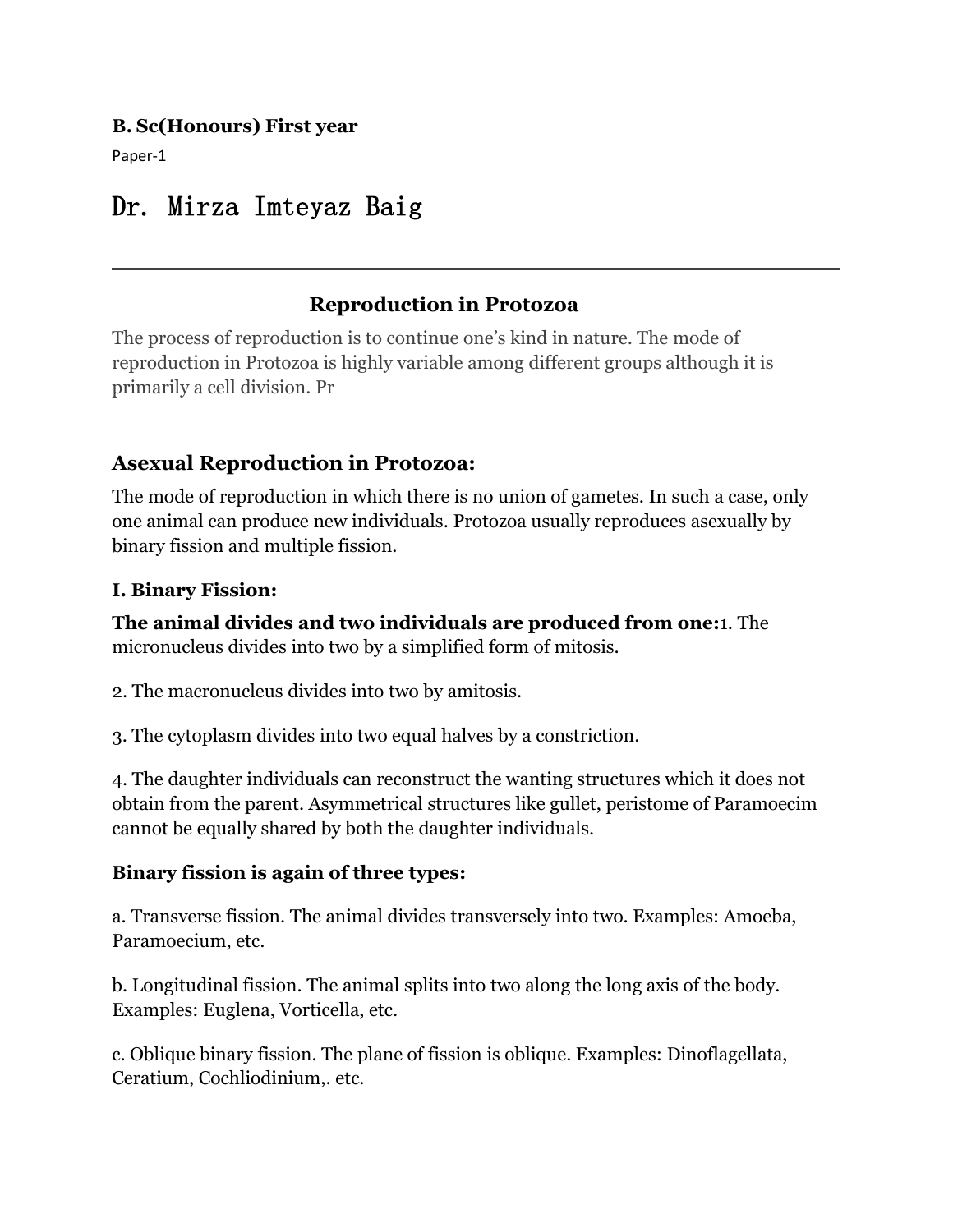# **II. Multiple Fission or Sporulation:**

Many individuals are produced from one at a time. Examples: Some Amoebae, Euglena, Polystomella, etc.

1. The animal becomes encysted, the nucleus divides repeatedly and a large number of minute daughter nuclei are produced.

2. The cytoplasm fragments and a small bit of it surrounds each daughter nucleus and, thus, many minute animals are formed.

3. Under favourable circumstances the cyst bursts and these small animals come out and grow to the adult stage.

Multiple fission is common in sarcomastigophorans and apicomplexans. The process has been differently named according to the period and time of occurrence.

# **Following types of multiple fission are found in protozoa:**

#### **a. Gamogony:**

Products are gametes. Examples: Monocytes.

## **b. Scizogony or agamogony occurs in asexual stages:**

The resulting individuals are known as agametes or merozoites. Example: Plasmodium.

#### **c. Sporogony:**

It occurs following sexual fusion. The products are surrounded by a cyst or a resistant covering and termed as spores. Motile spores are known as swarmer's or swarmospores.

#### **The swarmers are of two types:**

i. Flagellospore. Spores bearing flagella.

ii. Pseudopodiospore or amoebospore. Spores beaning pseudopodia.

## **III. Plasmotomy:**

The multinucleate individual divides into many small multinucleate offspring's by simple division of cytoplasm independent of nuclear division. The daughter individuals regain the normal size and the number of nuclei is restored by further nuclear division.

## **IV. Budding:**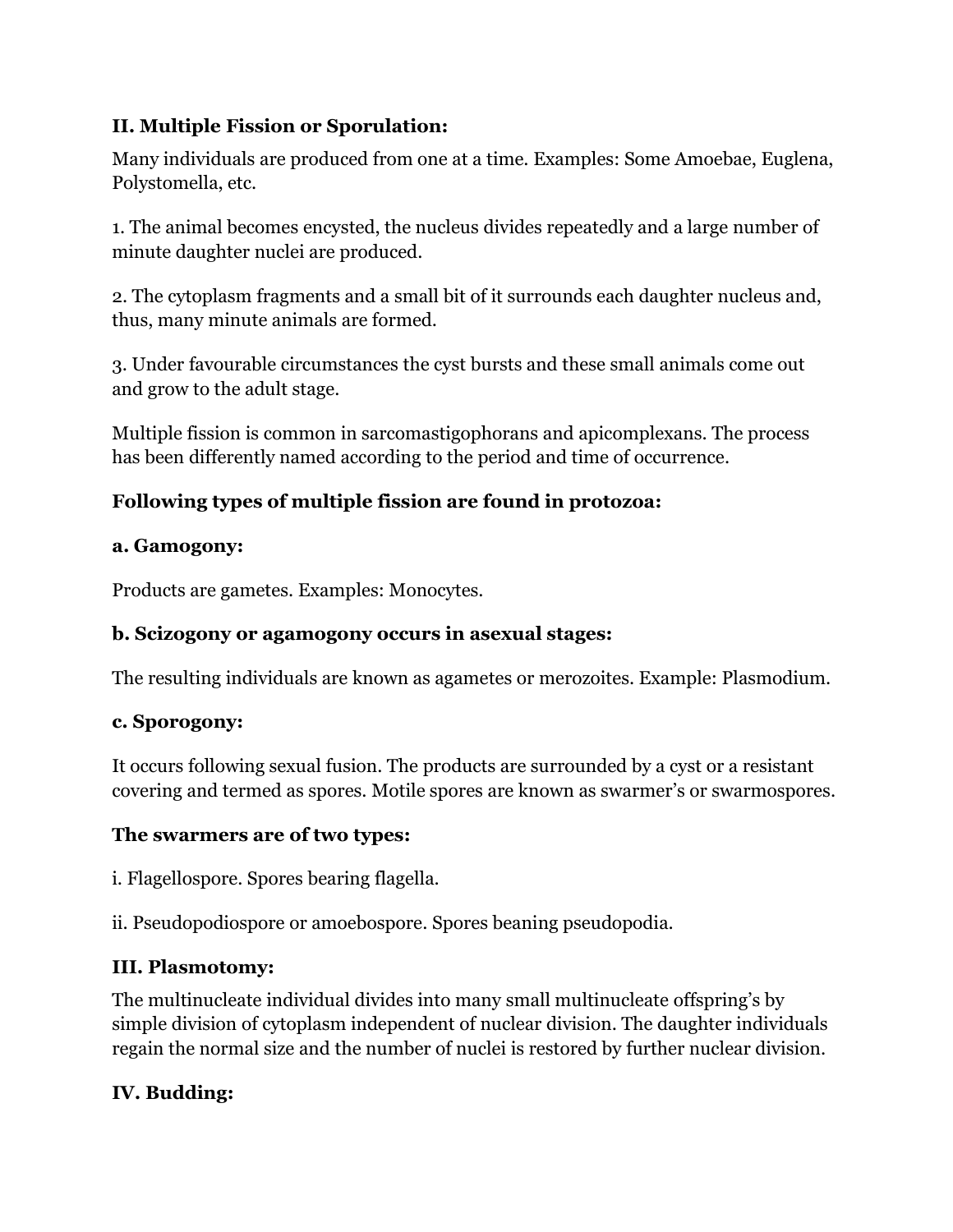New individuals are produced by separation of a portion of the cytoplasm of the parent organism with a daughter nucleus. It may be simple or multiple, exogenous or endogenous. Budding is common in suctorians. Examples: Noctiluca, Tokophrya, etc.

# **Sexual Reproduction in Protozoa:**

The modes of reproduction in which two gametes unite to form a new individual is known as sexual reproduction. The two units (male and female gametes) from two separate individuals unite by fusion of their cytoplasm, followed by the union of their nuclei. Most protists (protozoa) can continue to live, multiplying asexually for prolonged periods and may undergo sexual reproduction only at irregular intervals.

However, there are many protozoans in which sexual reproduction is of regular occurrence. Sexual reproduction involves meiotic division reducing the chromosomes to haploid number. In majority, reduction division occurs shortly before syngamy. This is called gametic meiosis, in which gametes become haploid.

But in some protozoans reduction division occurs in one of the subsequent divisions after formation of zygote. This is termed as zygotic meiosis, in which only zygote is diploid but rest of the life cycle is haploid. Of different types of sexual reproduction in protozoans syngamy, conjugation, automyxis are important.

# **I. Syngamy or Sexual Fusion:**

Syngamy is the complete and permanent union or fusion of two specialised protozoan individuals or gametes resulting in the formation of a fertilized cell or zygote or oospore. The nuclei of the gametes fuse to form the zygote nucleus or synkaryon. The zygotes develop into adult, either directly or through encystment and fission of various types.

# **Depending upon the degree of differentiation of the fusing gametes syngamy may be of the following types:**

#### **a. Autogamy:**

The gametes derived from the same parent cell fuse. Examples: Actinophrys, Actinosphaerium, Paramoecium aurelia, etc.

#### **b. Paedogamy:**

The fusing individuals are young. Example: Actinophrys (Fig. 18.15).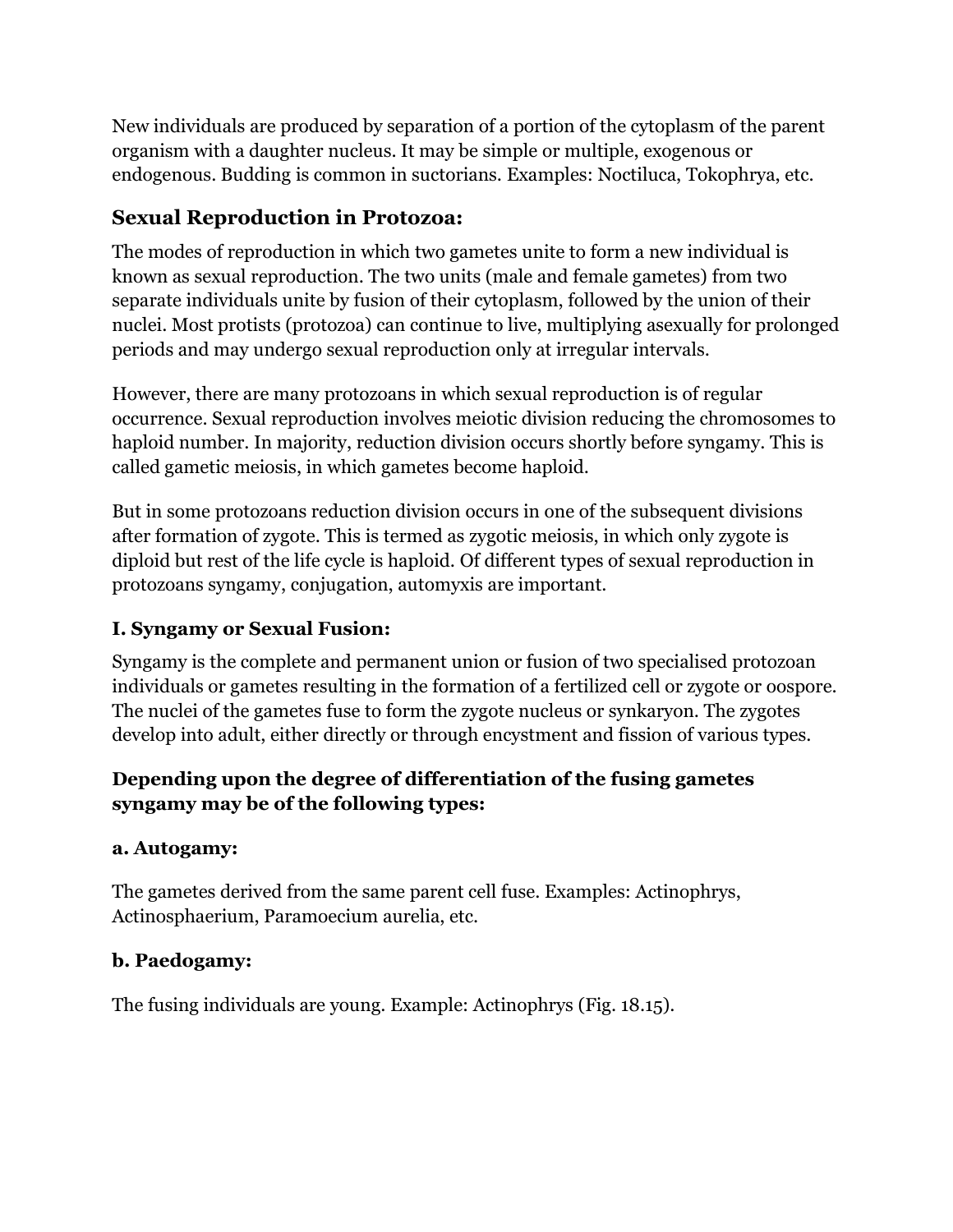

Fig. 18.15. Paedogamy in Actinophrys sp. A. Encysted-individual divides. B. Each daughter undergoes maturation division. C. Left daughter individual acts as male, right as female. D. Zygote

# **c. Hologamy:**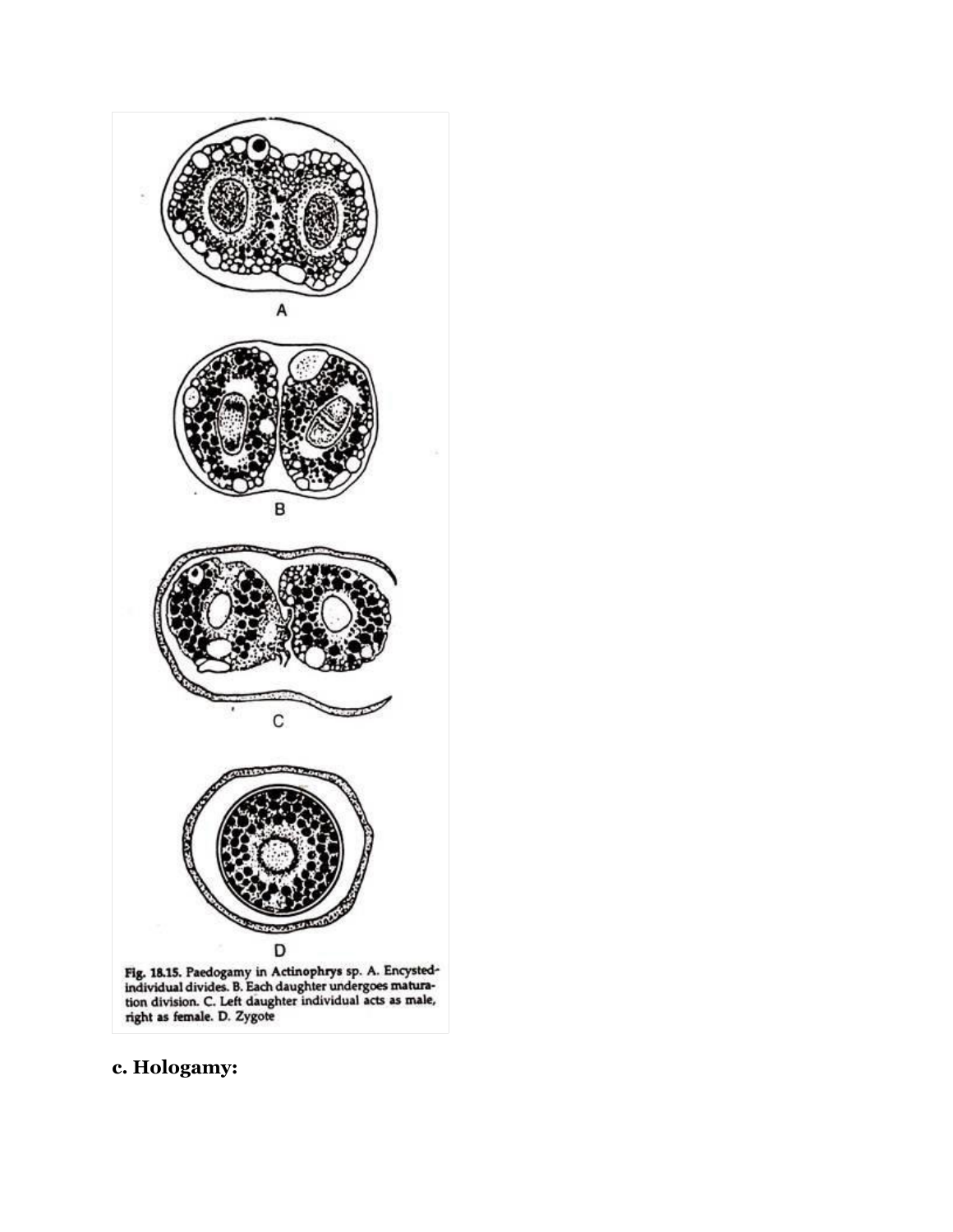

The two mature individuals behave as gametes and fuse. Example: Copromonas (18.16).

## **d. Merogamy:**

The uniting individuals are smaller than the ordinary vegetative individuals, called merogametes.

#### **e. Isogamy:**

Union of the gametes of similar size and shape. The isogametes are produced by multiple or repeated binary fission. Isogamy has been reported in Foraminifera (Elphidium), Phytomonadina (Chlamydomonas, Copromonas) and Gregarinida (Monocystis).

#### **f. Anisogamy:**

The two fusing gametes differ in size, shape and behaviour. The gametes are termed as heterogametes or anisogametes and their fusion is known as anisogamy or heterogamy. The formation of morphologically different gametes, is the first indication of sex differentiation in Protozoa.

The smaller gametes, the microgametes, or male gametes, are active, motile, generally flagellated and more numerous. They are produced by multiple or repeated fissions.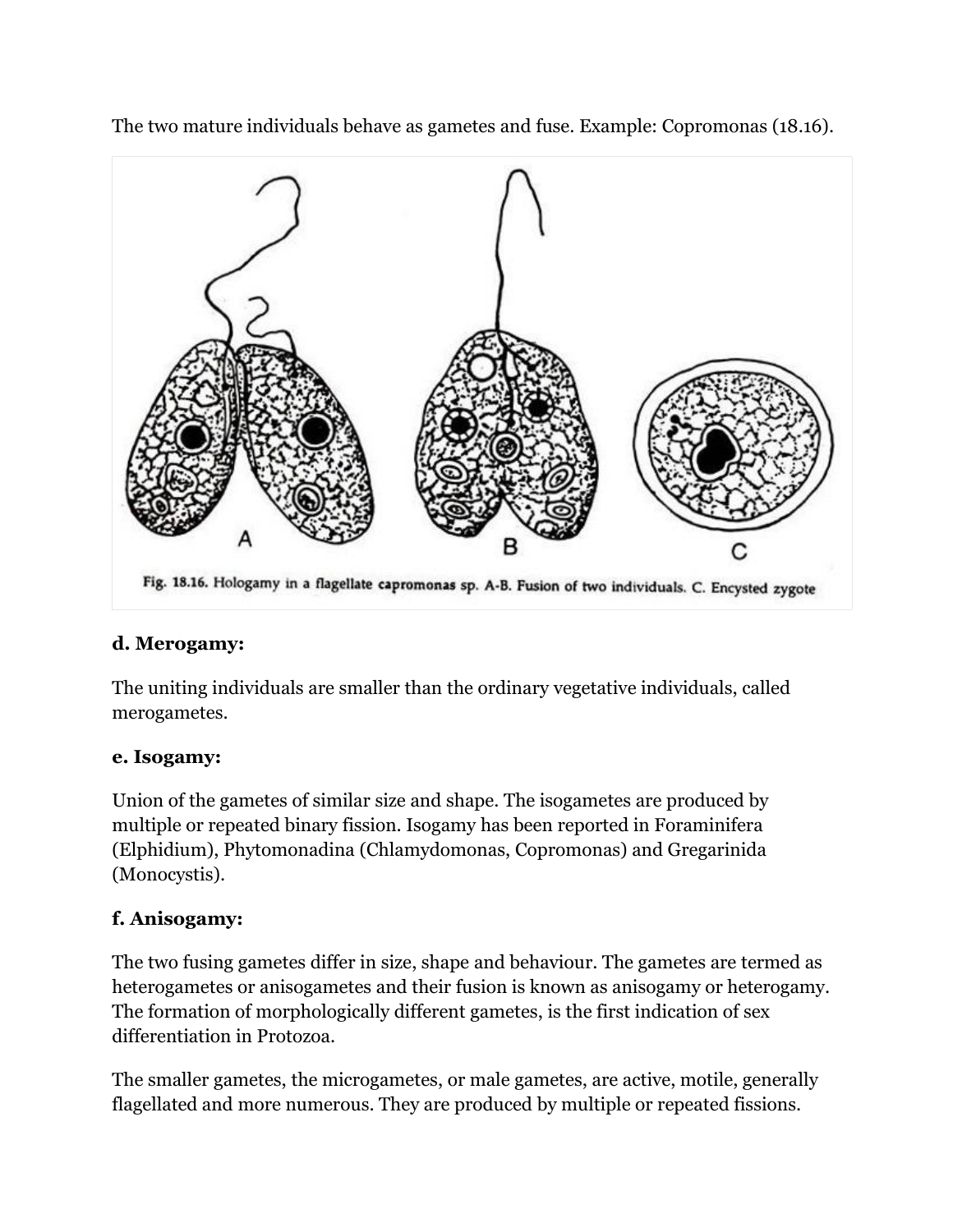The fusion of two microgametes is called Micro-gamy. Example: Foraminifera, Arcella, etc. The larger gametes, macrogametes, are immotile, voluminous, and referred to as female gametes. The fusion of two macrogametes is called Macro-gamy. Examples: Plasmodium, Eimeria, Volvox, etc.

The syngamy brings about a combination of two different lines of hereditary characters. It increases the external differences in offspring's. It also renews the vigour which is lost due to repeated binary fissions. The fusion of two nuclei initiates the development of eggs.

#### **II. Conjugation:**

The conjugation is the temporary union of two mating types of individuals of the same species to facilitate exchange of nuclear materials. They retain their distinct individuality and separate out after nuclear exchange. The pairing gametes are known as conjugants. The conjugants may be either isogamous (Paramecium) or anisogamous (Vorticella).

Conjugation is considered to be an episode in reproduction and not a mode of multiplication. In conjugation (i) reorganization of a fresh meganucleus occurs to accelerate the metabolic activities, (ii) rejuvenation and revival of lost vigour, (iii) new nuclear combinations and new hereditary combinations arise.

#### **III. Automixis:**

Automixis is the fusion of two gametic nuclei originating by the division of the single nucleus of an individual.

#### **Automixis may be of the following types:**

#### **a. Autogamy:**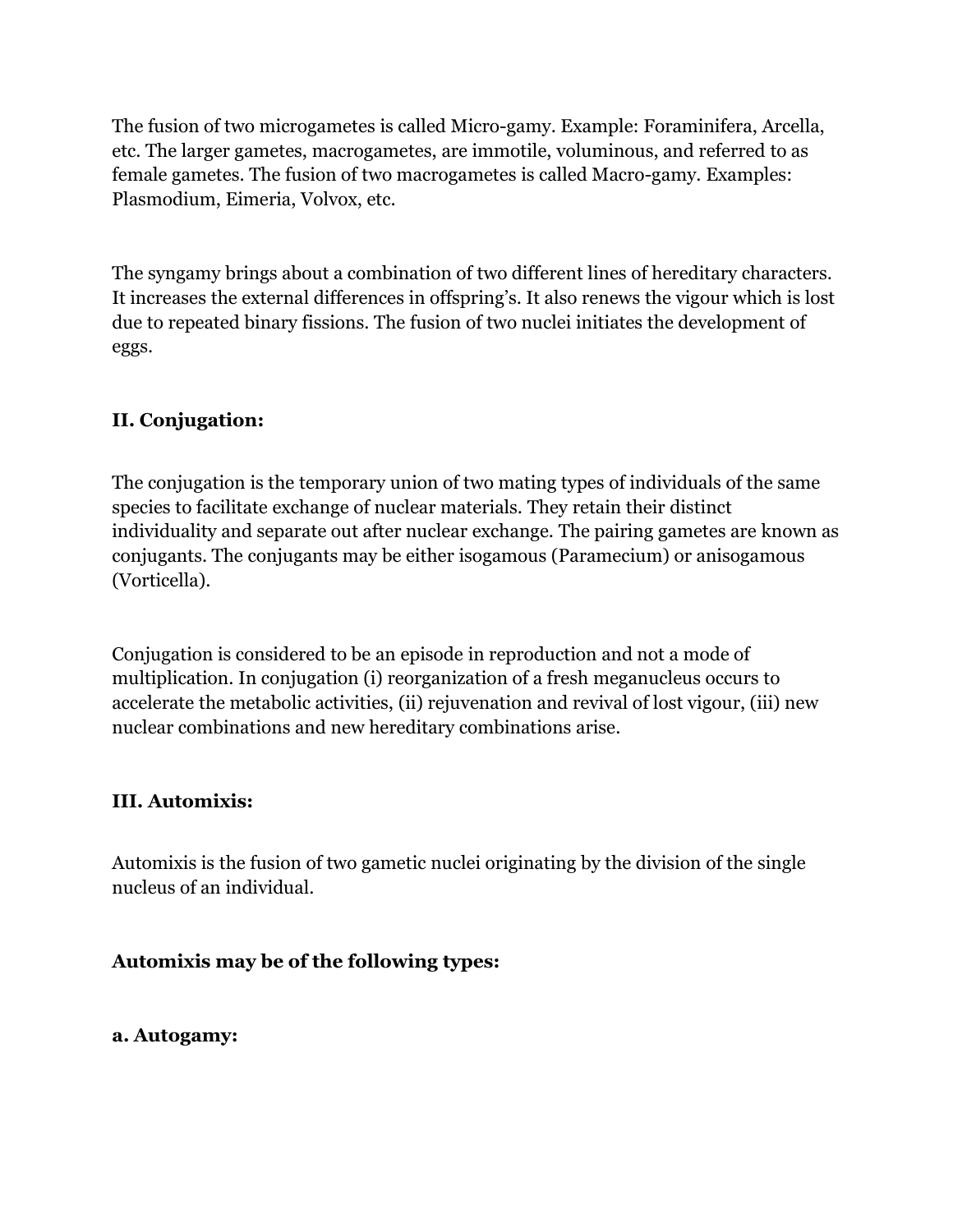The fusing nuclei come from the same cell as in Paramecium. All the steps in nuclear changes are similar to conjugation but the union occurs between the pronuclei of the same individual.

#### **b. Paedogamy:**

The fusion occurs between two nuclei coming from two different cells of a parent. A single organism encysts and then divides into two or more gametocytes. The nuclei of these gametocytes undergo meiosis and the gametes thus produced unite in pairs forming the zygotes. Examples: Actinosphaerium, Actinophrys, myxosporidians, etc.

#### **c. Cytogamy:**

In a number of species of Paramoecium the two individuals fuse with their oral surfaces. The nuclear changes occur as in conjugation but no nuclear exchange occurs. The two gametic nuclei in each individual fuse to form synkaryon. Cytogamy is said to be intermediate between conjugation and autogamy.

#### **d. Hemixis:**

#### **Other modes of reproduction**:

#### **1. Plasmogamy:**

Two or more individuals may fuse by their cytoplasm to form a plasmodium and separate out unchanged with their distinct nuclei. This sexual phenomenon is known as Plasmogamy and occurs in certain Rhizopoda and Mycetozoa.

#### **2. Regeneration:**